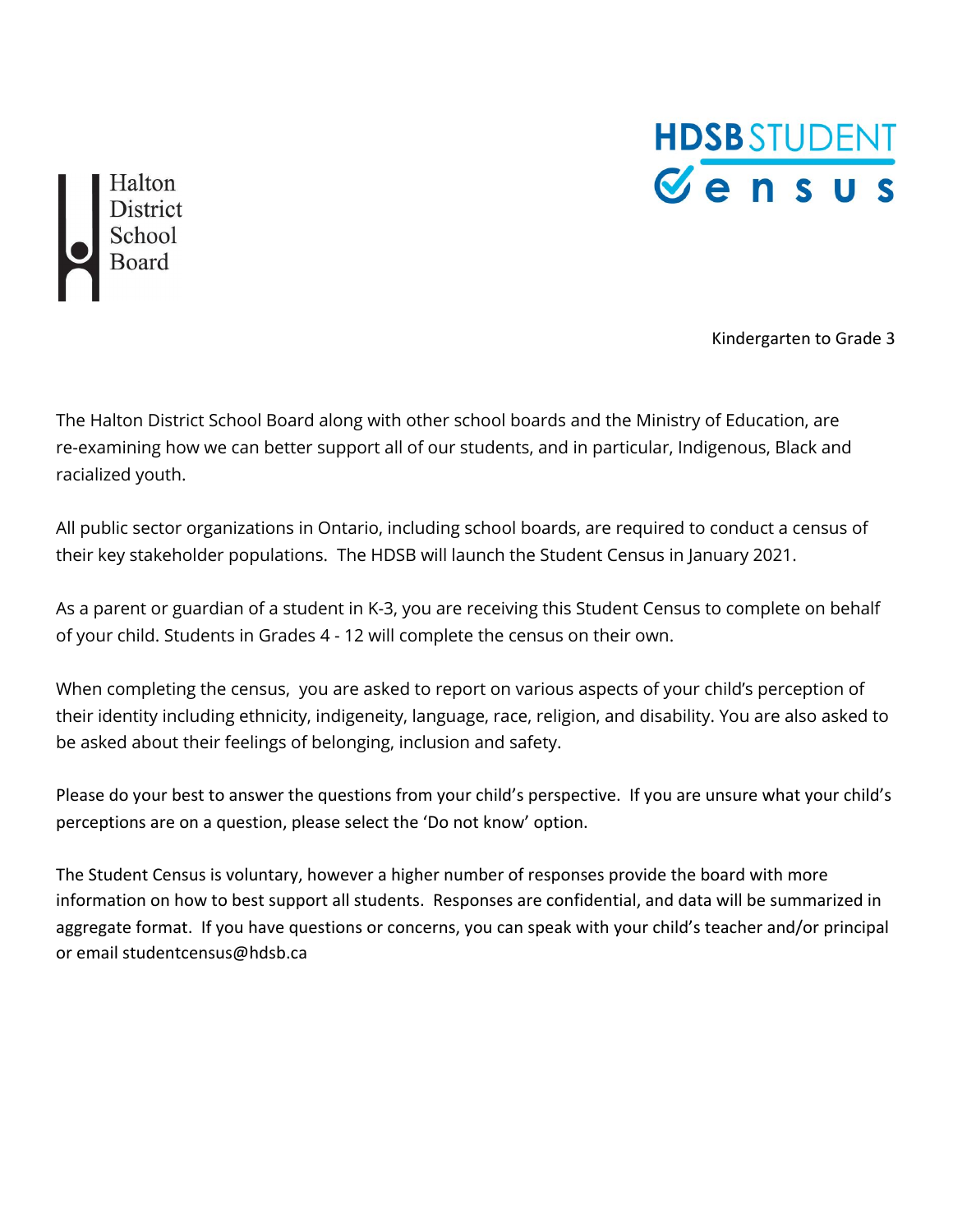#### Language(s) First Spoken

- 1. What is the first language(s) your child learned to speak? Select all that apply.
- o Albanian
- o American Sign Language
- o Anishinaabemowin (Ex:
- Ojibway, Odawa, Algonquin)
- o Arabic
- o Bengali
- o Cayuga
- o Chinese
- o Cree
- o Croatian
- o Dari
- o Dutch
- 
- o English
- o Farsi
- o French
- o German
- o Greek o Gujarati
- o Hebrew
- o Hindi
- o Hungarian
- o Inuktitut
- o Italian
- o Korean
- o Malayalam
- o Mi'kmaq
	- o Mohawk
	- o Oneida
	- o Onondaga
	- o Polish
	- o Portuguese
	- o Punjabi
	- o Russian
	- o Seneca
- o Serbian
	- o Somali
	- o Spanish
- o Tagalog
- o Tamil
- o Tuscarora
	- o Ukrainian
	- o Urdu
	- o Vietnamese
	- o Not sure
	- o A language(s) not listed above (please specify):
		-

#### Indigenous Identity

- 2. Does your child identify as First Nations, Métis, and/or Inuit? If yes, select all that apply:
	- o No
	- o Yes, First Nations
	- o Yes, Métis
	- o Yes, Inuit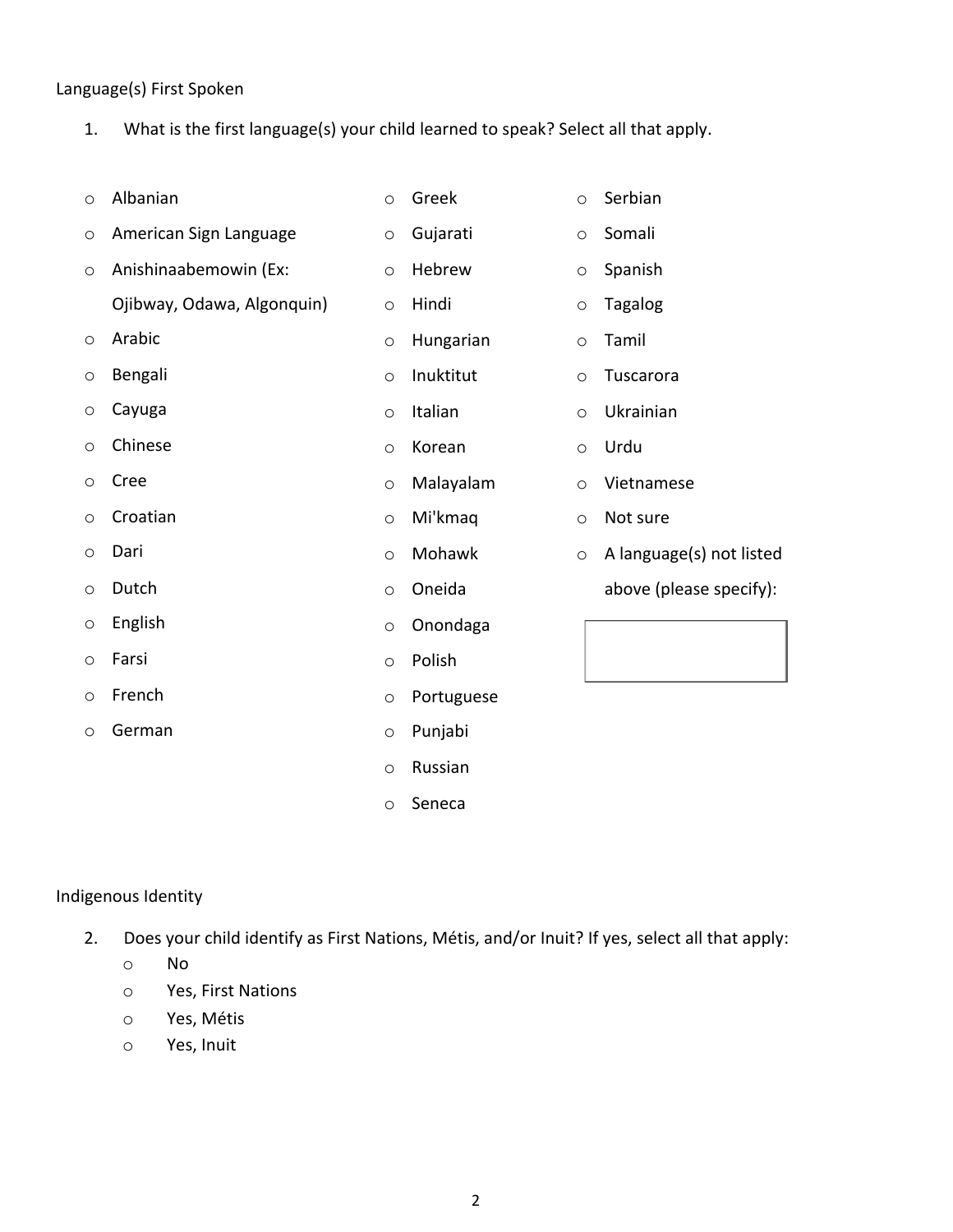### Ethnicity

What is an Ethnicity?

Ethnic groups have a common identity, heritage, ancestry, or historical past, often with identifiable cultural, linguistic and/or religious characteristics.

- 3. Does your child consider themselves a Canadian?
	- o Yes
	- o No
	- o Not sure

#### Ethnicity

4. What is your child's ethnic or cultural origin(s)? List as many ethnic or cultural origins as apply. (For example: Anishnaabe, Canadian, Chinese, Colombian, Cree, Dutch, East Indian, English, French, Filipino, German, Guyanese, Haudenosaunee, Inuit, Iranian, Irish, Italian, Jamaican, Jewish, Korean, Lebanese, Métis, Mi'kmaq, Ojibwé, Pakistani, Polish, Portuguese, Scottish, Somali, Sri Lankan, Ukrainian, etc.)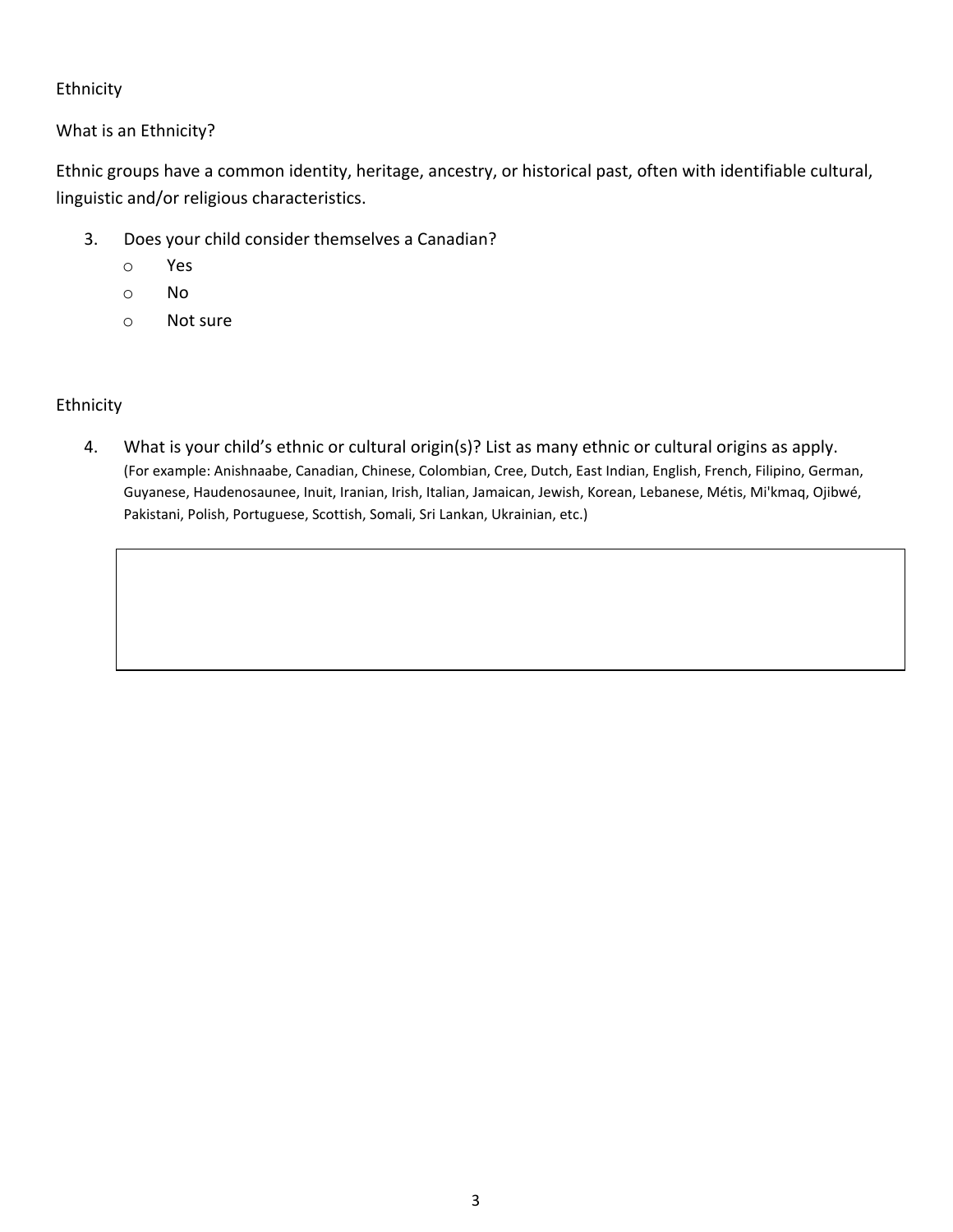#### Race

## What is Race?

People are often described as belonging to a certain "race" based on how others see and behave toward them. These ideas about who belongs to what race are usually based on physical features such as skin colour. Ideas about race are often imposed on people by others in ways which can affect their life experiences and how they are treated. Race is often confused with ethnicity, but there can often be several ethnicities within a racialized group.

5. In our society, people are often described by their race or racial background. Which racial group(s) best describes your child? Select all that apply.

| $\circ$ | <b>Black</b>         | (African, Afro-Caribbean, African-Canadian descent)                                                      |
|---------|----------------------|----------------------------------------------------------------------------------------------------------|
| $\circ$ | East Asian           | (Chinese, Korean, Japanese, Taiwanese descent)                                                           |
| $\circ$ | Indigenous           | (First Nations, Métis, Inuit descent)                                                                    |
| $\circ$ | Latino/Latina/Latinx | (Latin American, Hispanic descent)                                                                       |
| $\circ$ | Middle Eastern       | (Arab, Persian, West Asian descent, e.g. Afghan, Egyptian, Iranian,<br>Lebanese, Turkish, Kurdish, etc.) |
| $\circ$ | South Asian          | (South Asian descent, e.g. East Indian, Pakistani, Bangladeshi, Sri Lankan,<br>Indo-Caribbean, etc.)     |
| $\circ$ | Southeast Asian      | (Filipino, Vietnamese, Cambodian, Thai, Indonesian, other Southeast Asian<br>descent)                    |
| $\circ$ | White                | (European descent)                                                                                       |

o A racial group(s) not listed above (please specify):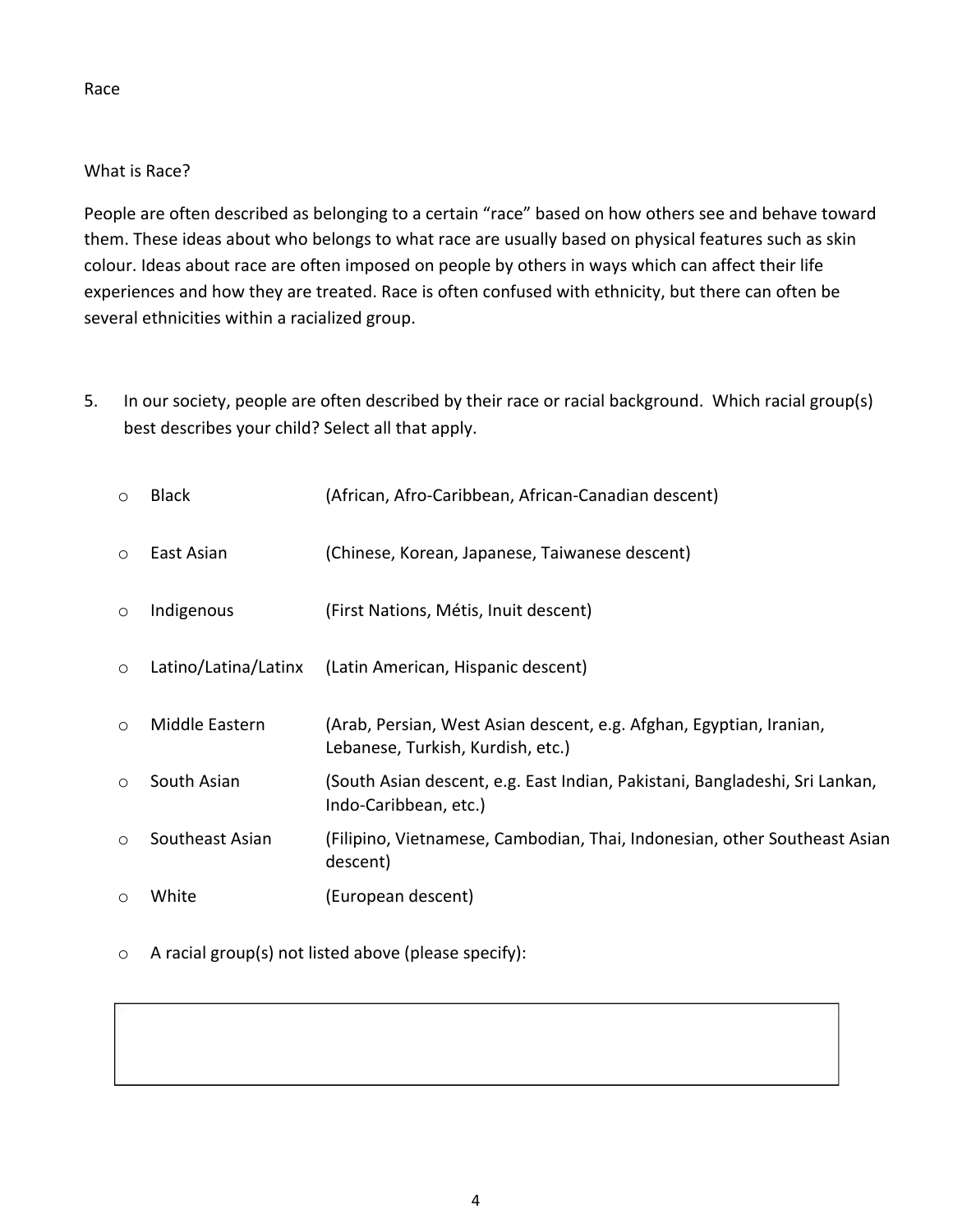People can be treated differently based on their religion, or perceived religion, which can lead to negative impacts and unequal outcomes. Islamophobia and antisemitism are examples of the way religion can be racialized. People can experience racism not only based on skin colour but also other perceived characteristics that are associated with religion.

- 6. What is your child's religion and/or spiritual affiliation? Select all that apply.
	- o Agnostic
	- o Atheist
	- o Buddhist
	- o Christian
	- o Hindu
	- o Indigenous Spirituality
	- o Jewish
	- o Muslim
	- o Sikh
	- o Spiritual, but not religious
	- o No religious or spiritual affiliation
	- o Religion(s) or spiritual affiliation(s) not listed above (please specify):
	- o Not sure
	- o I do not understand this question

Terms:

- Agnostic: A person who is unsure if there is a god or higher power.
- Atheist: A person who believes that there is no god or higher power.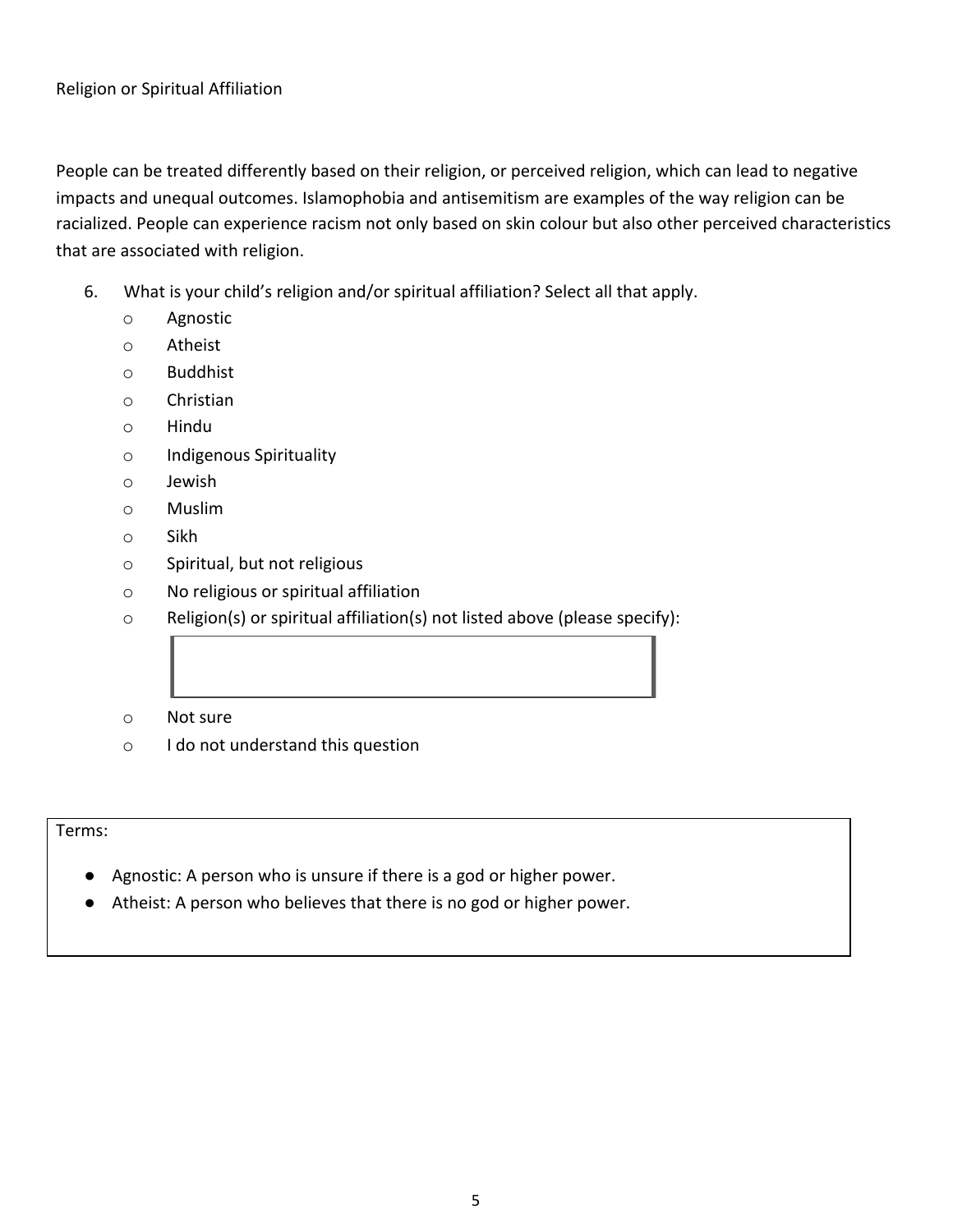## Disability

# What is a Disability?

A disability may be physical, mental, behavioural, developmental, sensory, communicational, or a combination of any of these. Barriers such as settings that are hard to access (like school, shops or public places), negative attitudes, and barriers to information contribute to a person's experience of having a disability.

Some people identify as having a disability because of a permanent or long-term health condition that makes it difficult for them to function in an environment that is not fully inclusive and accessible. A person's disability may be diagnosed or not diagnosed. It may be hidden or visible. Some students who have disabilities may have a special plan at school to help them (an Individual Education Plan or IEP), but some do not.

7a. Does your child consider themselves to be a person with a disability(ies)? (Select one answer only)

- o Yes
- o No
- o Not sure
- o I do not understand this question
- o I prefer not to answer

### Disability

- 7b. Please select all disabilities that apply to your child.
- Addiction(s)
- o Autism Spectrum Disorder
- o Blind or low vision
- o Deaf or hard of hearing
- o Developmental disability(ies)
- o Learning disability(ies)
- o Mental health disability(ies)
- o Mobility
- o Pain
- o Physical disability(ies)
- o Speech impairment
- o Any disability(ies) not listed above (please specify):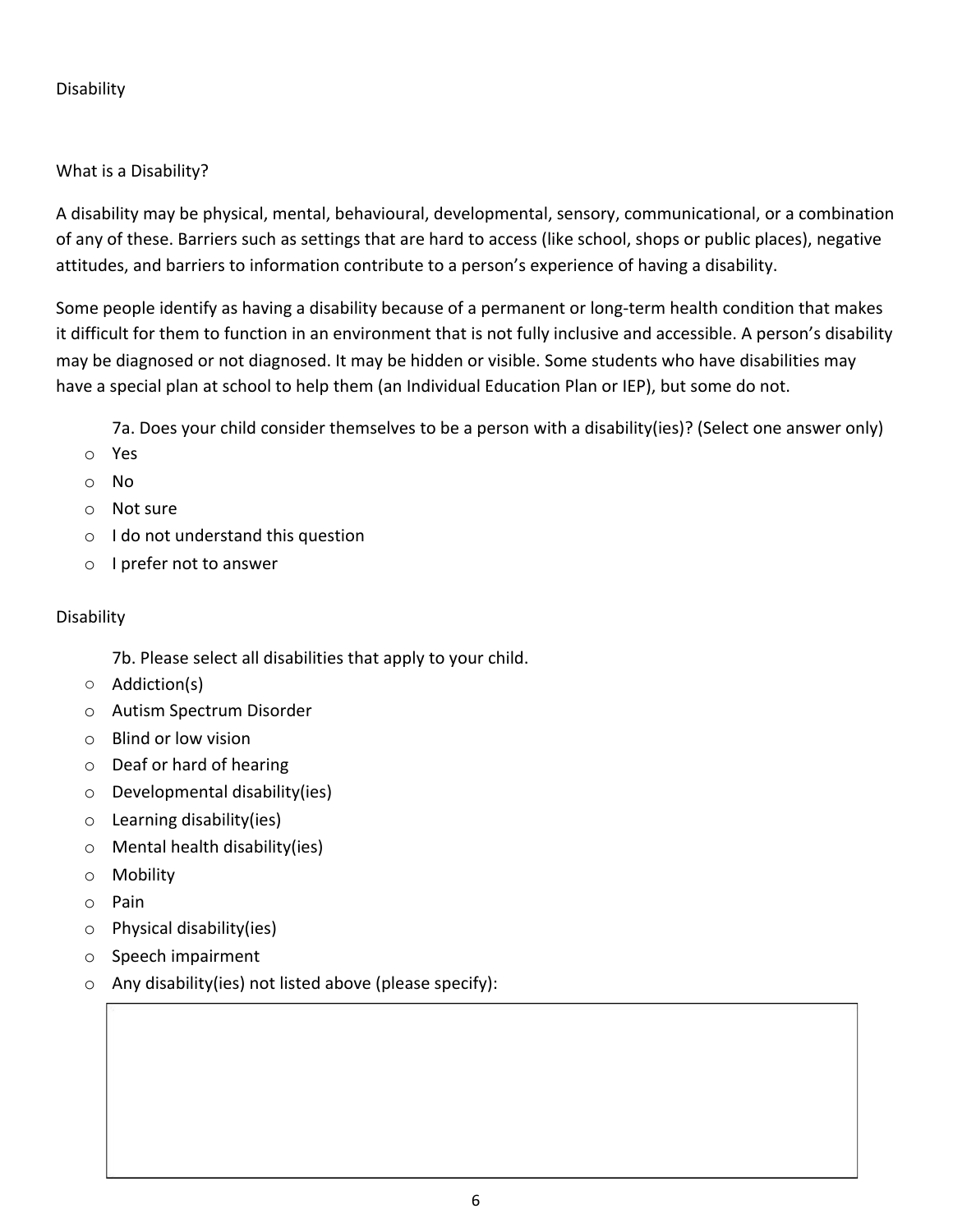### Status in Canada

- 8. Was your child born in Canada?
- o Yes
- o No

# Socio-economic Status

| Parent/Guardian 1 that currently lives with this child | Parent/Guardian 2 that currently lives with this child     |  |  |  |  |  |
|--------------------------------------------------------|------------------------------------------------------------|--|--|--|--|--|
| most of the time.                                      | most of the time. Skip this section if the child is living |  |  |  |  |  |
|                                                        | with one parent or guardian.                               |  |  |  |  |  |
| 9a. Is parent/guardian 1, this child's:                | 10a. Is parent/guardian 2, this child's:                   |  |  |  |  |  |
| (Select one answer only)                               | (Select one answer only)                                   |  |  |  |  |  |
|                                                        |                                                            |  |  |  |  |  |
| Mother                                                 | Mother                                                     |  |  |  |  |  |
| O                                                      | O                                                          |  |  |  |  |  |
| Father                                                 | Father                                                     |  |  |  |  |  |
| O                                                      | O                                                          |  |  |  |  |  |
| Stepmother                                             | Stepmother                                                 |  |  |  |  |  |
| O                                                      | O                                                          |  |  |  |  |  |
| Stepfather                                             | Stepfather                                                 |  |  |  |  |  |
| O                                                      | O                                                          |  |  |  |  |  |
| Grandparent                                            | Grandparent                                                |  |  |  |  |  |
| O                                                      | O                                                          |  |  |  |  |  |
| Relative                                               | Relative                                                   |  |  |  |  |  |
| O                                                      | O                                                          |  |  |  |  |  |
| Guardian                                               | Guardian                                                   |  |  |  |  |  |
| O                                                      | O                                                          |  |  |  |  |  |
| Foster parent                                          | Foster parent                                              |  |  |  |  |  |
| O                                                      | O                                                          |  |  |  |  |  |
| A person not listed above (please specify):            | A person not listed above (please specify):                |  |  |  |  |  |
| O                                                      | $\circ$                                                    |  |  |  |  |  |
|                                                        |                                                            |  |  |  |  |  |
| 9b. What is parent/guardian 1 highest level of         | 10b. What is parent/guardian 2 highest level of            |  |  |  |  |  |
| education? (Select one answer only)                    | education? (Select one answer only)                        |  |  |  |  |  |
| Did not complete any formal education                  | Did not complete any formal education                      |  |  |  |  |  |
| O                                                      | O                                                          |  |  |  |  |  |
| Elementary school                                      | Elementary school                                          |  |  |  |  |  |
| O                                                      | $\circ$                                                    |  |  |  |  |  |
| High school                                            | High school                                                |  |  |  |  |  |
| O                                                      | $\circ$                                                    |  |  |  |  |  |
| Apprenticeship                                         | Apprenticeship                                             |  |  |  |  |  |
| O                                                      | O                                                          |  |  |  |  |  |
| College                                                | College                                                    |  |  |  |  |  |
| O                                                      | O                                                          |  |  |  |  |  |
| University                                             | University                                                 |  |  |  |  |  |
| O                                                      | $\circ$                                                    |  |  |  |  |  |
| Not sure                                               | Not sure                                                   |  |  |  |  |  |
| O                                                      | O                                                          |  |  |  |  |  |
| 9c. What is parent/guardian 1 employment status?       | 10c. What is parent/guardian 2 employment status?          |  |  |  |  |  |
| (Select all that apply)                                | (Select all that apply)                                    |  |  |  |  |  |
| Works full-time                                        | Works full-time                                            |  |  |  |  |  |
| $\circ$                                                | O                                                          |  |  |  |  |  |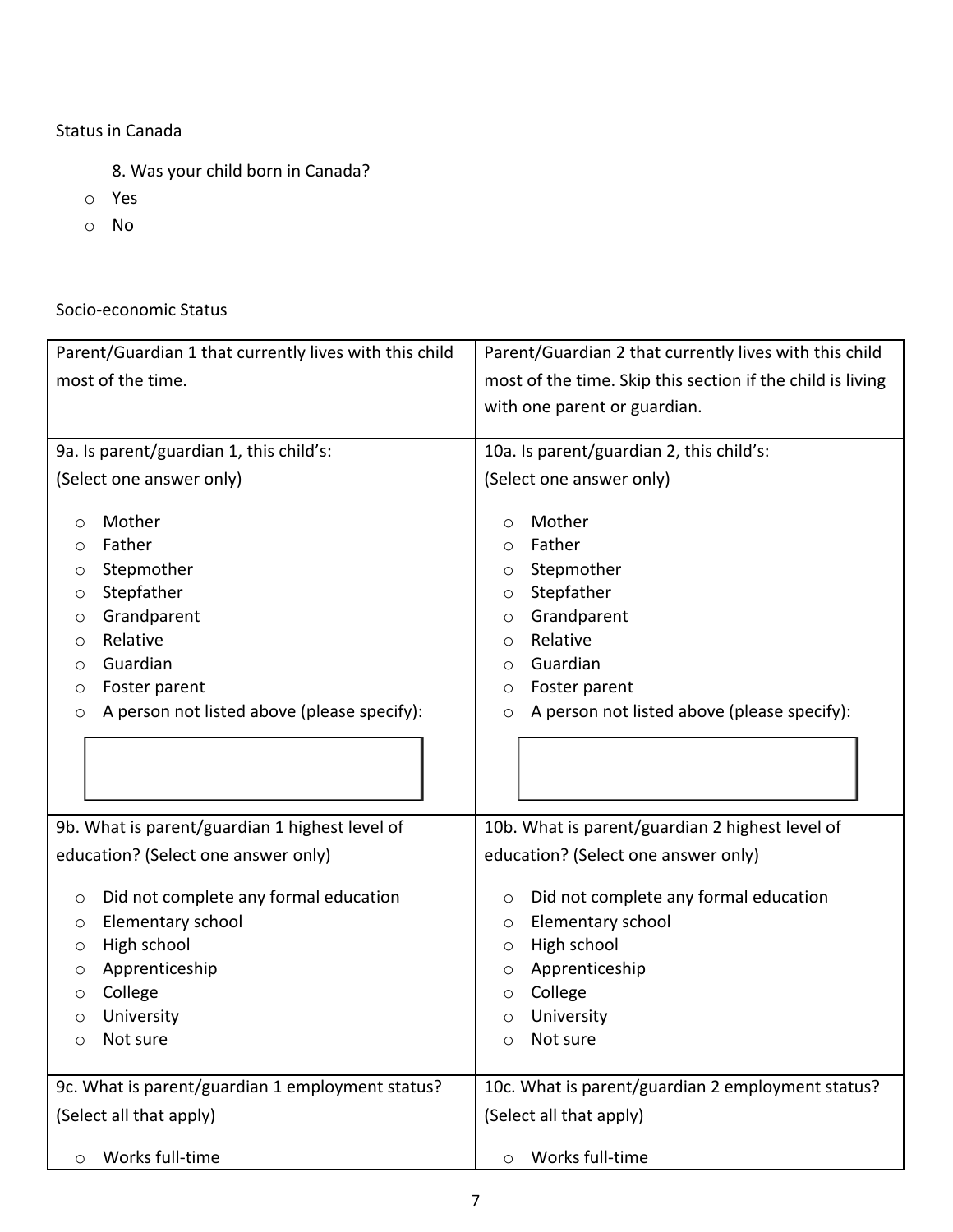| $\circ$ | Works part-time                               | $\circ$    | Works part-time                               |
|---------|-----------------------------------------------|------------|-----------------------------------------------|
| O       | Self-employed (for example, has own business) | $\circ$    | Self-employed (for example, has own business) |
| O       | Looking for work                              | $\circ$    | Looking for work                              |
| O       | Stay- at-home parent/guardian                 |            | Stay- at-home parent/guardian                 |
| ∩       | Retired                                       | ◯          | Retired                                       |
| Ο       | Not sure                                      | $\bigcirc$ | Not sure                                      |
|         |                                               |            |                                               |
|         | 9d. What is this person's job or occupation?  |            | 10d. What is this person's job or occupation  |
|         |                                               |            |                                               |

# Relationships

# 11. How much do you agree or disagree with the following statements?

|    |                                                                                                         | Strongly<br>Disagree | <b>Disagree</b> | Agree   | Strongly<br>Agree | Not sure or<br><b>Not</b><br>applicable |
|----|---------------------------------------------------------------------------------------------------------|----------------------|-----------------|---------|-------------------|-----------------------------------------|
|    | a. Adults at my child's school treat<br>students fairly.                                                | $\circ$              | $\circ$         | $\circ$ | $\circ$           |                                         |
|    | b. Adults at my child's school listen to<br>the students.                                               | $\circ$              | $\circ$         | $\circ$ | $\circ$           |                                         |
|    | c. At my child's school, teachers care<br>about students.                                               | $\circ$              | $\circ$         | $\circ$ | $\circ$           |                                         |
|    | d. At my child's school, educators are<br>there for student when they need<br>them.                     | $\circ$              | $\circ$         | $\circ$ | $\circ$           |                                         |
|    | e. My child enjoys communicating<br>with teachers at their school.                                      | $\circ$              | $\circ$         | $\circ$ | $\circ$           |                                         |
| f. | Most teachers at my child's school<br>are interested in my child as a<br>person, not just as a student. | $\circ$              | $\circ$         | $\circ$ | $\circ$           |                                         |
| g. | My child's teachers have high<br>expectations of my child.                                              | $\circ$              | $\circ$         | $\circ$ | $\circ$           |                                         |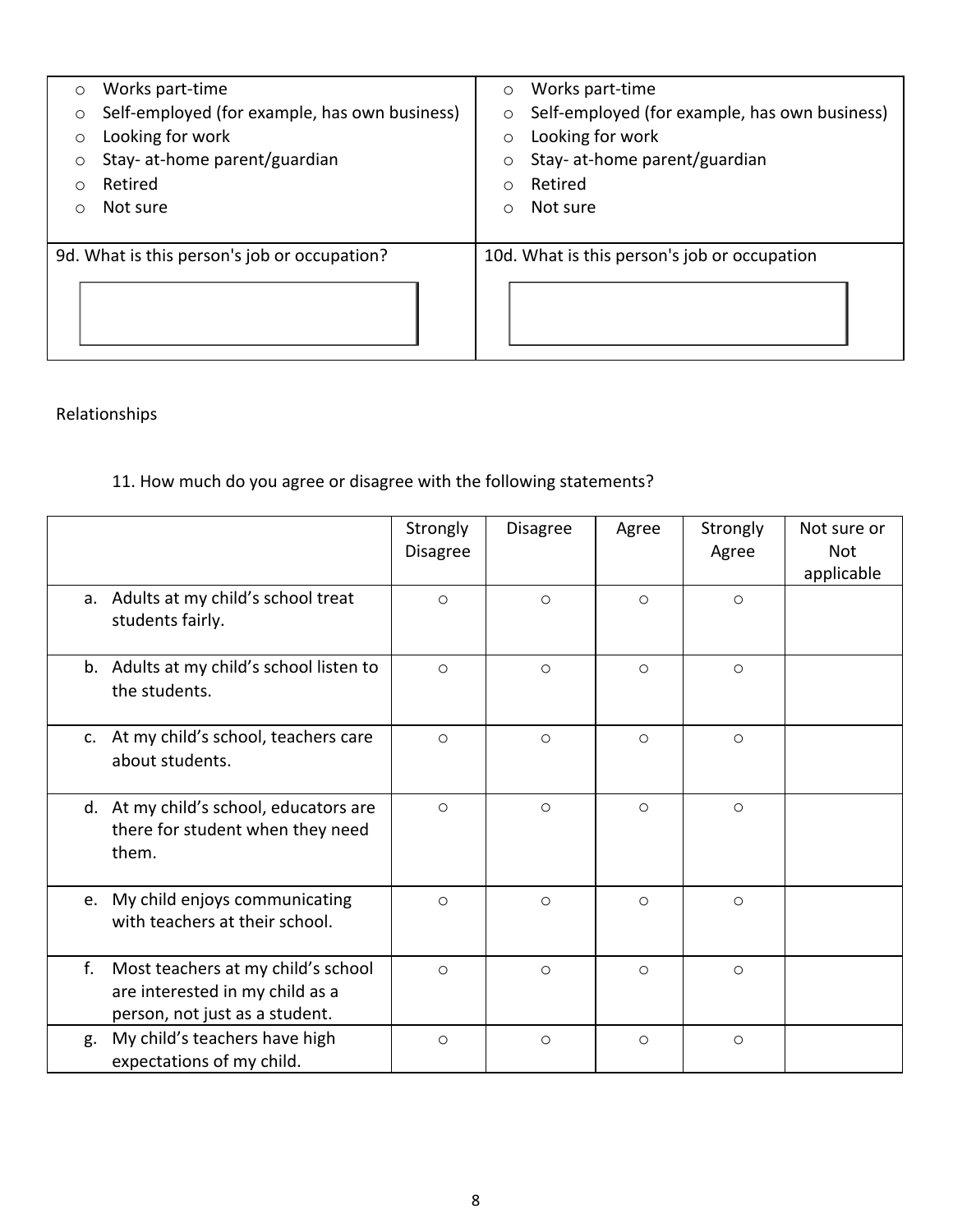# Relationships

|                                                                       | Strongly<br><b>Disagree</b> | <b>Disagree</b> | Agree | Strongly<br>Agree | Not sure<br>or Not<br>applicable |
|-----------------------------------------------------------------------|-----------------------------|-----------------|-------|-------------------|----------------------------------|
| a. There are students at the school who care<br>about my child.       | $\circ$                     | O               | O     | $\circ$           |                                  |
| b. Students are there for my child when my<br>child needs them.       | O                           | O               | O     | $\circ$           |                                  |
| c. Other students like my child just the way<br>my child is.          | $\circ$                     | O               | O     | $\circ$           |                                  |
| d. My child enjoys communicating with<br>students at their school.    | O                           | O               | O     | $\circ$           |                                  |
| e. Students at my child's school respect what<br>my child has to say. | $\circ$                     | O               | O     | $\circ$           |                                  |
| My child has some friends at school.                                  | O                           | $\circ$         | O     | $\circ$           |                                  |

# 12. How much do you agree or disagree with the following statements?

# Well-Being

# 13. How often does your child feel:

|                                                                 | Never   | Rarely  | Sometimes | Often   | All the | Not sure or   |
|-----------------------------------------------------------------|---------|---------|-----------|---------|---------|---------------|
|                                                                 |         |         |           |         | time    | Prefer not to |
|                                                                 |         |         |           |         |         | answer        |
| g. Good about themselves                                        | $\circ$ | $\circ$ | $\circ$   | $\circ$ | $\circ$ |               |
| h. Hopeful about the future                                     | $\circ$ | $\circ$ | $\circ$   | $\circ$ | $\circ$ |               |
| i. They like the way they<br>look                               | $\circ$ | $\circ$ | $\circ$   | $\circ$ | $\circ$ |               |
| Lonely<br>j.                                                    | $\circ$ | $\circ$ | $\circ$   | $\circ$ | $\circ$ |               |
| k. Nervous or worried                                           | $\circ$ | $\circ$ | $\circ$   | $\circ$ | $\circ$ |               |
| Sad<br>$\mathbf{L}$                                             | $\circ$ | $\circ$ | $\circ$   | $\circ$ | $\circ$ |               |
| m. Tired for no reason                                          | $\circ$ | $\circ$ | $\circ$   | $\circ$ | $\circ$ |               |
| n. Under a lot of stress or<br>pressure (e.g., stressed<br>out) | $\circ$ | $\circ$ | $\circ$   | $\circ$ | $\circ$ |               |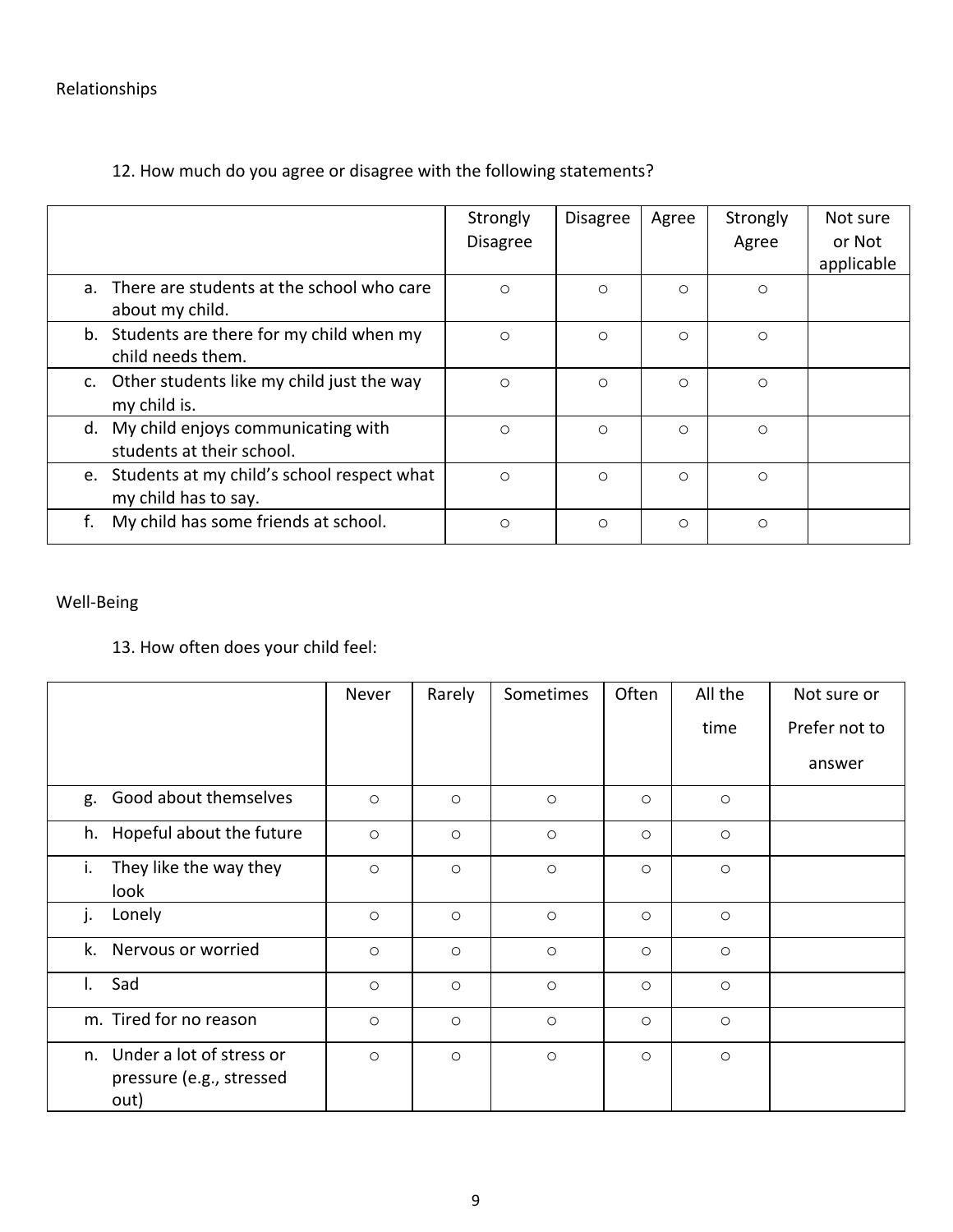Well-Being

14. Are you aware that your child's school has support to help students with their mental health and well-being?

- o Yes
- o No

#### Well-Being

15. About how many hours per night does your child usually sleep Monday to Friday?

| $\circ$ Less than 5 $\circ$ 5 $\circ$ 6 $\circ$ 7 $\circ$ 8 |       |       |       |       | $\circ$ 9 $\circ$ 10 |       | $\circ$ 11 hours or |
|-------------------------------------------------------------|-------|-------|-------|-------|----------------------|-------|---------------------|
| hours                                                       | hours | hours | hours | hours | hours                | hours | more                |

#### Well-Being

16. About how many days a week does your child exercise or take part in a sport that causes them to sweat and breathe harder?

**o** None **o** 1-2 days **o** 3-4 days **o** 5-6 days **o** Every day

#### Well-Being

- 17. My child's overall well-being this past month has been:
- o Excellent
- o Good
- o Neither Poor or Good
- o Poor
- o Very Poor
- o Prefer not to answer

#### Well-Being

18. If your child had an issue at school (e.g., academics, grades, physical health, emotional well-being,), how comfortable would your child feel discussing it with:

|                                   | Very          | Uncomfortabl | Comfortable | Very        | <b>Not</b> |
|-----------------------------------|---------------|--------------|-------------|-------------|------------|
|                                   | uncomfortable | e            |             | Comfortable | sure       |
| a. A teacher                      | O             | O            | $\cap$      |             | O          |
| b. A principal or vice-principal  | ∩             | ∩            |             |             | O          |
| c. A social worker and/or child   | $\circ$       | Ο            | ∩           | $\circ$     |            |
| and youth worker                  |               |              |             |             |            |
| d. Friends                        | ∩             | ∩            | ∩           |             | O          |
| e. Another adult at school (e.g., | $\circ$       | ∩            | $\Omega$    | $\bigcirc$  | ∩          |
| office staff, special education   |               |              |             |             |            |
| teacher, etc.)                    |               |              |             |             |            |
| Parent(s)/guardian(s)             | ∩             |              |             |             |            |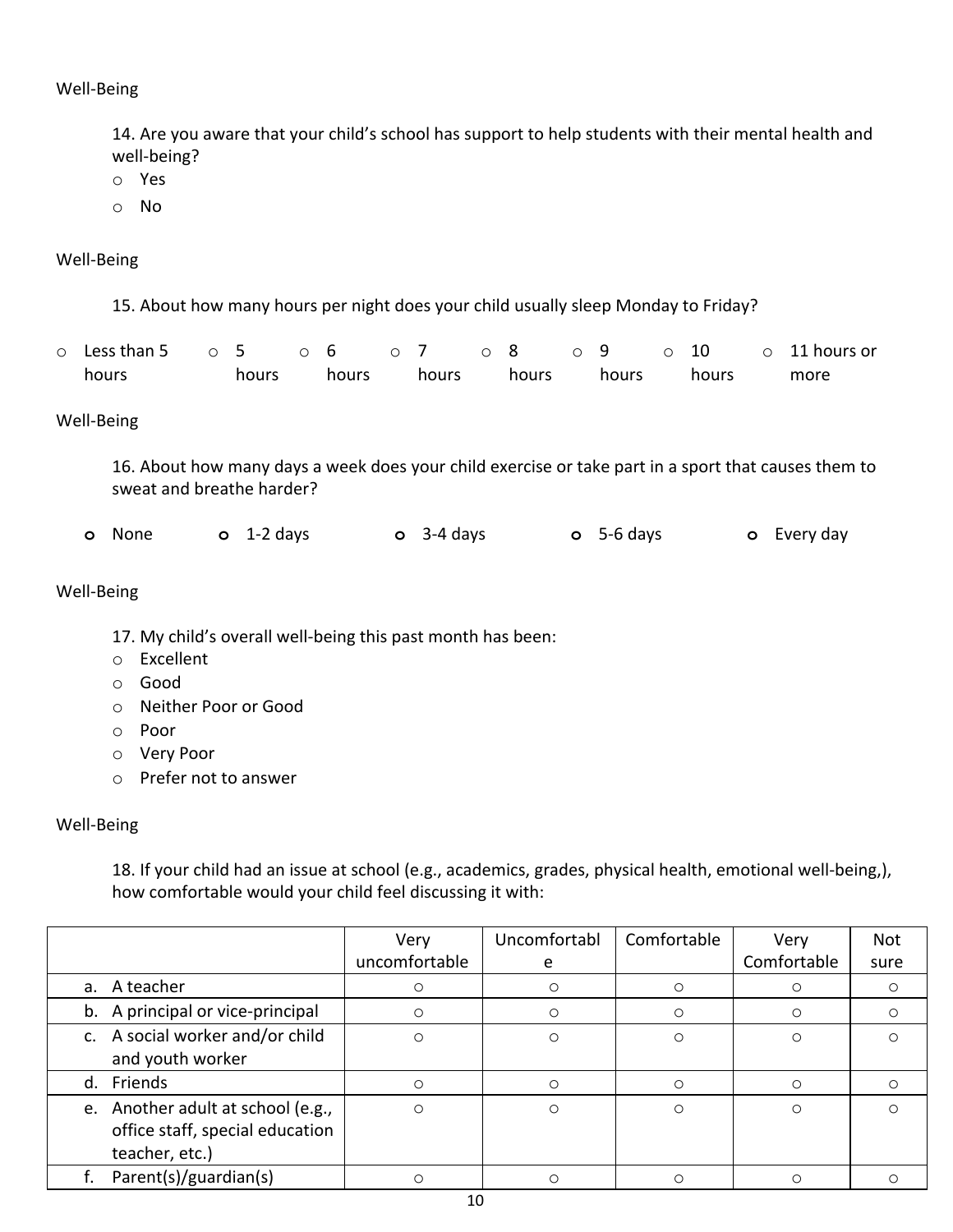| Other family members or |  |  |  |
|-------------------------|--|--|--|
| relatives               |  |  |  |

Well-Being

19. During a regular school week (Monday to Friday), how often does your child:

|                                                                 | Never   | $1-2$ days a<br>week | 4-5 days a<br>week | Every<br>day | <b>Not</b><br>sure |
|-----------------------------------------------------------------|---------|----------------------|--------------------|--------------|--------------------|
| a. Eat breakfast before school starts                           | $\circ$ | O                    | $\circ$            | $\circ$      | $\circ$            |
| b. Eat lunch                                                    | $\circ$ | $\circ$              | $\circ$            | $\circ$      | $\circ$            |
| c. Eat dinner                                                   | $\circ$ | ∩                    | ∩                  | $\circ$      | $\circ$            |
| d. Feel hungry at home because there is not<br>enough food      | $\circ$ | O                    | $\circ$            | $\circ$      | ∩                  |
| e. Feel hungry at school because you do not<br>have enough food | $\circ$ | $\circ$              | Ο                  | $\circ$      | ∩                  |

#### Parental Involvement

20. From your child's perspective, to what extent would your child agree or disagree with the following statements? My parent(s)/guardian(s) or other adults at home:

|                                                      | <b>Strongly Disagree</b> | <b>Disagree</b> | Agree | <b>Strongly Agree</b> |
|------------------------------------------------------|--------------------------|-----------------|-------|-----------------------|
| a. Help me with my schoolwork.                       | O                        | O               | O     | Ο                     |
| b. Communicate with me about what I do in<br>school. | Ο                        | O               | O     | Ο                     |
| c. Ask me about my schoolwork.                       | O                        | $\circ$         | O     | Ο                     |
| d. Want me to work hard at school.                   | О                        | O               | Ο     | ∩                     |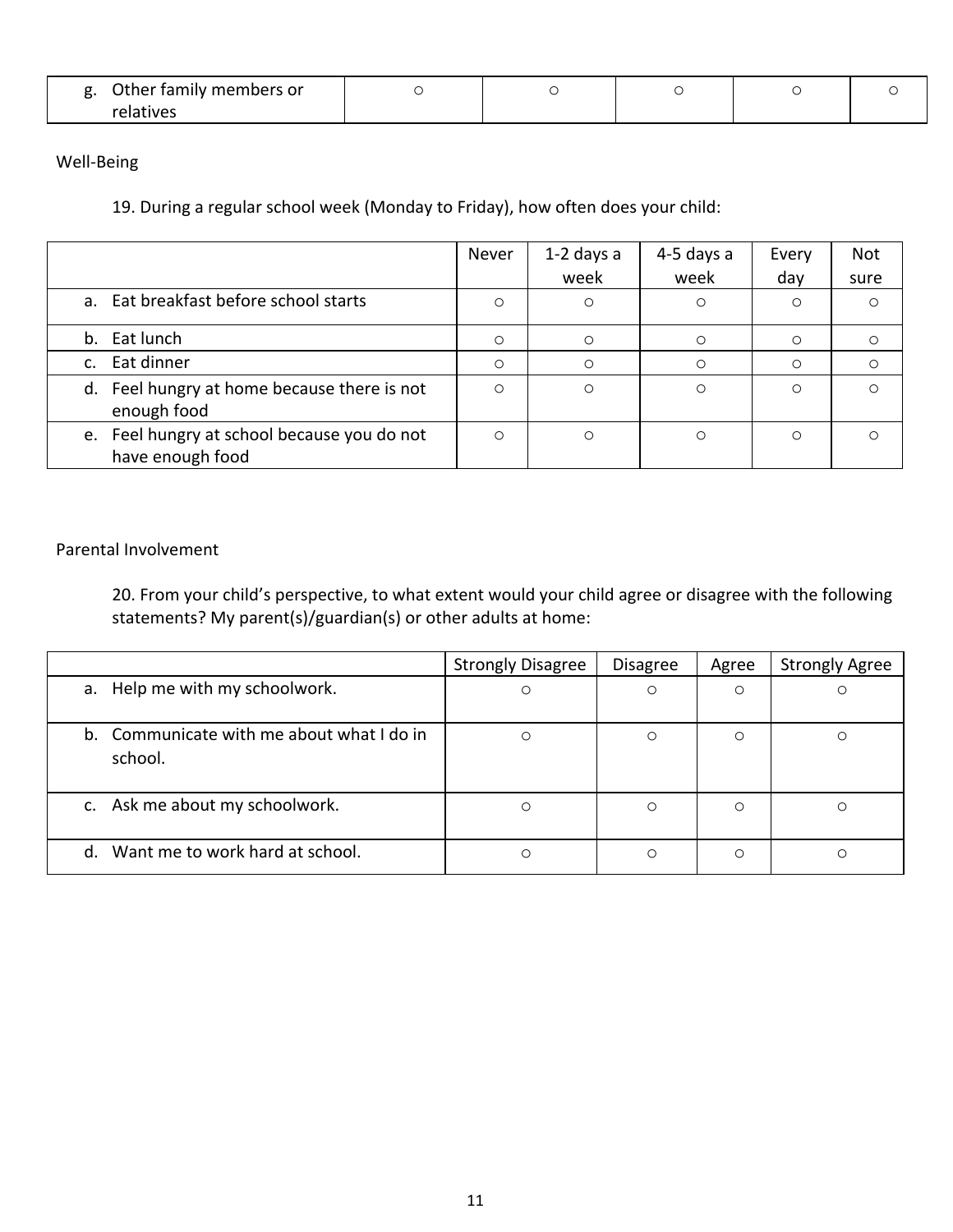### Extracurricular activities

21. Prior to COVID-19, how often did your child take part in these school activities (i.e. outside of the child's regular classroom):

|    |                                             | Never   | A few times | Monthly | Weekly  | Not Sure or |
|----|---------------------------------------------|---------|-------------|---------|---------|-------------|
|    |                                             |         | this year   |         |         | <b>Not</b>  |
|    |                                             |         |             |         |         | applicable  |
|    | a. Arts (e.g., choir, band, drama, dance)   | $\circ$ | $\circ$     | $\circ$ | $\circ$ |             |
|    | b. Sports (e.g., intramurals sports during  | O       | $\circ$     | $\circ$ | $\circ$ |             |
|    | nutrition breaks)                           |         |             |         |         |             |
|    | c. Cultural groups/clubs, faith/religious   | O       | $\circ$     | $\circ$ | $\circ$ |             |
|    | activities                                  |         |             |         |         |             |
|    | d. School field trips                       | $\circ$ | $\circ$     | $\circ$ | $\circ$ |             |
| e. | School clubs (e.g., chess club, eco club)   | O       | $\circ$     | $\circ$ | $\circ$ |             |
|    | School special events (e.g., dances, talent | $\circ$ | $\circ$     | $\circ$ | $\circ$ |             |
|    | shows, etc.)                                |         |             |         |         |             |

#### Extracurricular activities

22. Prior to COVID-19, how often did your child take part in these activities outside of school:

|                                                          | Never   | A few<br>times this<br>year | Monthly | Weekly  | <b>Not</b><br>Sure or<br><b>Not</b><br>applica<br>ble |
|----------------------------------------------------------|---------|-----------------------------|---------|---------|-------------------------------------------------------|
| a. Arts (e.g., choir, band, drama, dance)                | $\circ$ | $\circ$                     | $\circ$ | $\circ$ |                                                       |
| b. Sports (e.g., soccer, basketball, track and<br>field) | $\circ$ | $\circ$                     | $\circ$ | $\circ$ |                                                       |
| c. Cultural groups/clubs, faith/religious<br>activities  | $\circ$ | $\circ$                     | $\circ$ | $\circ$ |                                                       |
| d. Clubs (e.g., chess club, eco club)                    | $\circ$ | $\circ$                     | $\circ$ | $\circ$ |                                                       |
| e. Special events (e.g., dances, talent shows,<br>etc.)  | $\circ$ | $\circ$                     | $\circ$ | $\circ$ |                                                       |
| Other (please explain):<br>f.                            | $\circ$ | $\circ$                     | $\circ$ | $\circ$ |                                                       |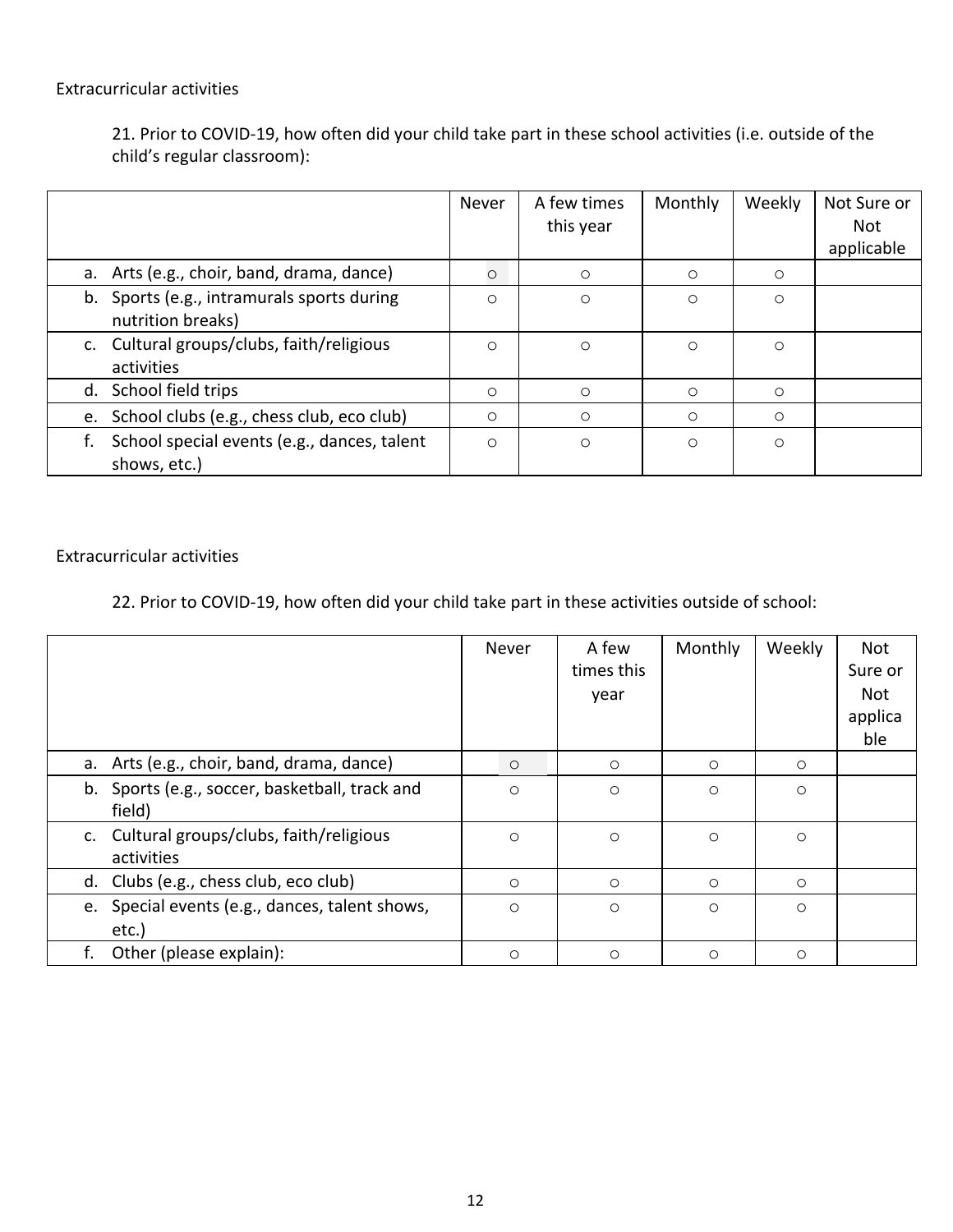# Belonging and Diversity

25. How much do you agree or disagree with the following statements?

|    |                                                                                                                                                                         | <b>Strongly Disagree</b> | <b>Disagree</b> | Agree   | <b>Strongly Agree</b> |
|----|-------------------------------------------------------------------------------------------------------------------------------------------------------------------------|--------------------------|-----------------|---------|-----------------------|
|    | a. My child enjoys being at school.                                                                                                                                     | O                        | $\circ$         | $\circ$ | O                     |
| b. | My child's school is a friendly and<br>welcoming place.                                                                                                                 | O                        | $\circ$         | $\circ$ | O                     |
|    | My child's school is an inviting place to<br>learn.                                                                                                                     | O                        | $\circ$         | $\circ$ | O                     |
|    | d. Extra help for learning is available at my<br>child's school when my child needs it.                                                                                 | O                        | O               | $\circ$ | O                     |
|    | e. My child feels like they belong at their<br>school.                                                                                                                  | O                        | $\circ$         | $\circ$ | O                     |
| f. | The school building of my child's school is<br>physically accessible for those who need it<br>(for example, has elevators, automatic<br>doors, wheelchair ramps, etc.). | O                        | $\circ$         | $\circ$ | O                     |

# Belonging and Diversity

# 26. How does your child feel about school?

|                                                 | Never   | Rarely  | Sometimes | Often   | All the | Not sure         |
|-------------------------------------------------|---------|---------|-----------|---------|---------|------------------|
|                                                 |         |         |           |         | time    | or<br>Prefer not |
|                                                 |         |         |           |         |         | to answer        |
| My child feels happy at school<br>а.            | $\circ$ | $\circ$ | $\circ$   | $\circ$ | $\circ$ |                  |
| My child feels like they belong at their<br>b.  | $\circ$ | $\circ$ | $\circ$   | $\circ$ | $\circ$ |                  |
| school                                          |         |         |           |         |         |                  |
| My child feels accepted by students in<br>c.    | $\circ$ | $\circ$ | $\circ$   | $\circ$ | $\circ$ |                  |
| their school                                    |         |         |           |         |         |                  |
| d. My child feels accepted by adults in their   | $\circ$ | $\circ$ | $\circ$   | $\circ$ | $\circ$ |                  |
| school                                          |         |         |           |         |         |                  |
| My child feels that school rules are fair<br>e. | $\circ$ | $\circ$ | $\circ$   | $\circ$ | O       |                  |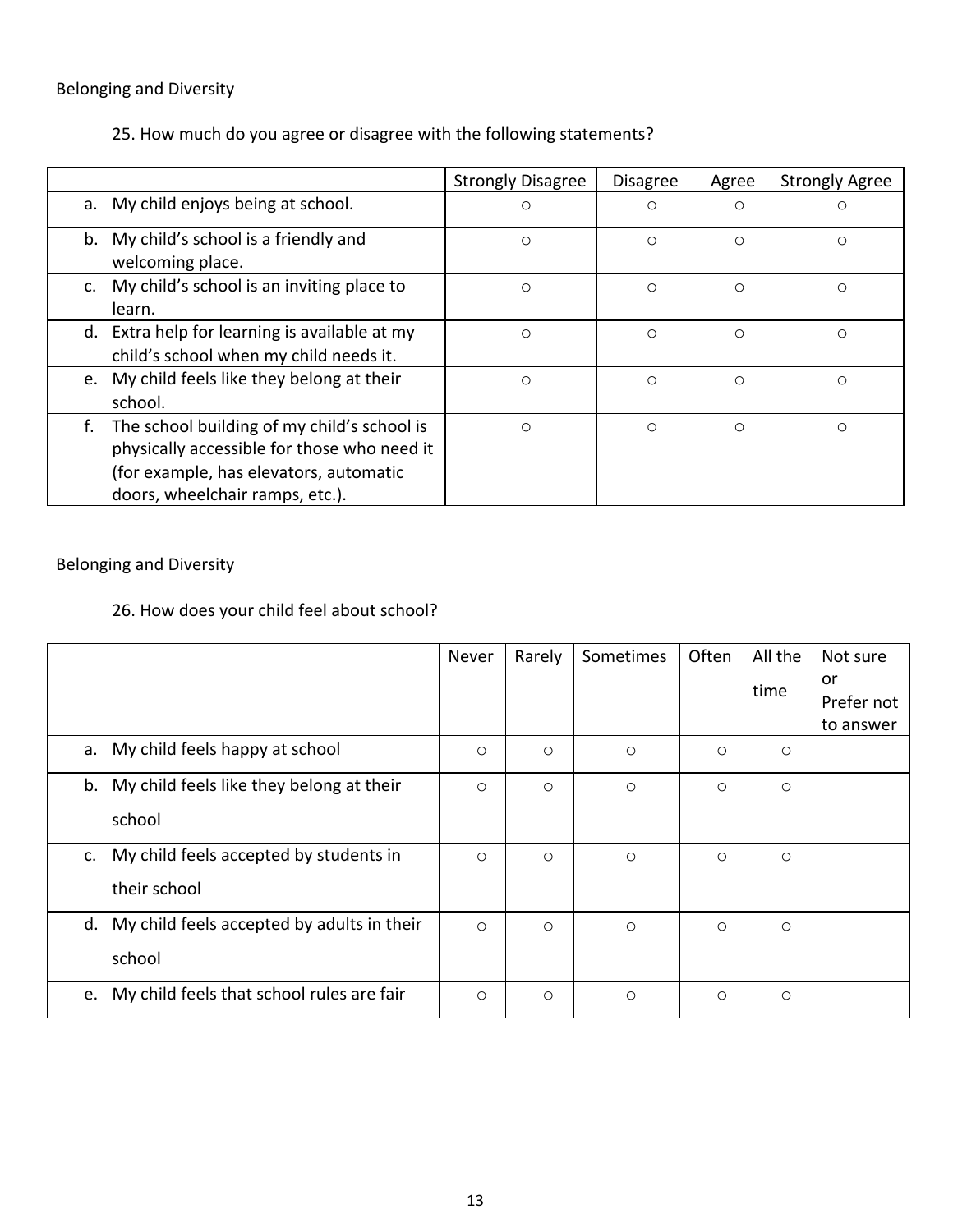# Belonging and Diversity

# 27. My child is encouraged to think or learn about human rights/social justice issues related to:

|                                         | Strongly<br>Agree | Agree   | <b>Disagree</b> | Strongly<br>disagree | Unsure |
|-----------------------------------------|-------------------|---------|-----------------|----------------------|--------|
| Race, ethnicity and/or culture<br>а.    | $\circ$           | $\circ$ | $\circ$         | $\circ$              | O      |
| Poverty<br>b.                           | $\circ$           | $\circ$ | $\circ$         | $\circ$              | О      |
| Disabilities/challenges<br>C.           | $\circ$           | $\circ$ | $\circ$         | $\circ$              | O      |
| Mental health and/or well-being<br>d.   |                   |         |                 |                      |        |
| e. Climate change and/or<br>environment |                   |         |                 |                      |        |

## Belonging and Diversity

## 28. At my child's school, they have opportunities to:

|                                                                                                           | Strongly<br>Agree | Agree   | <b>Disagree</b> | Strongly<br>disagree | Unsure  |
|-----------------------------------------------------------------------------------------------------------|-------------------|---------|-----------------|----------------------|---------|
| a. Learn about their own cultural/racial<br>background                                                    | $\circ$           | $\circ$ | $\circ$         | O                    | $\circ$ |
| b. Express their cultural identity                                                                        | $\circ$           | $\circ$ | $\circ$         | $\circ$              | Ο       |
| c. Learn about their own abilities (e.g., physical,<br>learning)                                          | $\circ$           | $\circ$ | O               | $\circ$              | O       |
| d. Learn about different life situations (e.g.,<br>people living in poverty, people with<br>disabilities) | $\circ$           | $\circ$ | $\circ$         | $\circ$              | $\circ$ |

### Belonging and Diversity

## 29. At my child's school, I feel people like my child are reflected positively in:

|                                                                                                                 | Strongly<br>Agree | Agree   | <b>Disagree</b> | Strongly<br>disagree | Unsure |
|-----------------------------------------------------------------------------------------------------------------|-------------------|---------|-----------------|----------------------|--------|
| a. Pictures, posters and displays of student work                                                               | $\circ$           | $\circ$ | $\circ$         | $\circ$              | Ο      |
| b. Materials teachers use in class (e.g., books,<br>videos)                                                     | O                 | $\circ$ | $\circ$         | $\circ$              | O      |
| Topics students study in class                                                                                  | O                 | $\circ$ | $\circ$         | $\circ$              | O      |
| d. School events/activities (e.g., field trips, guest<br>speakers, presentations, clubs, celebrations,<br>etc., | O                 | $\circ$ | $\circ$         | $\circ$              | O      |